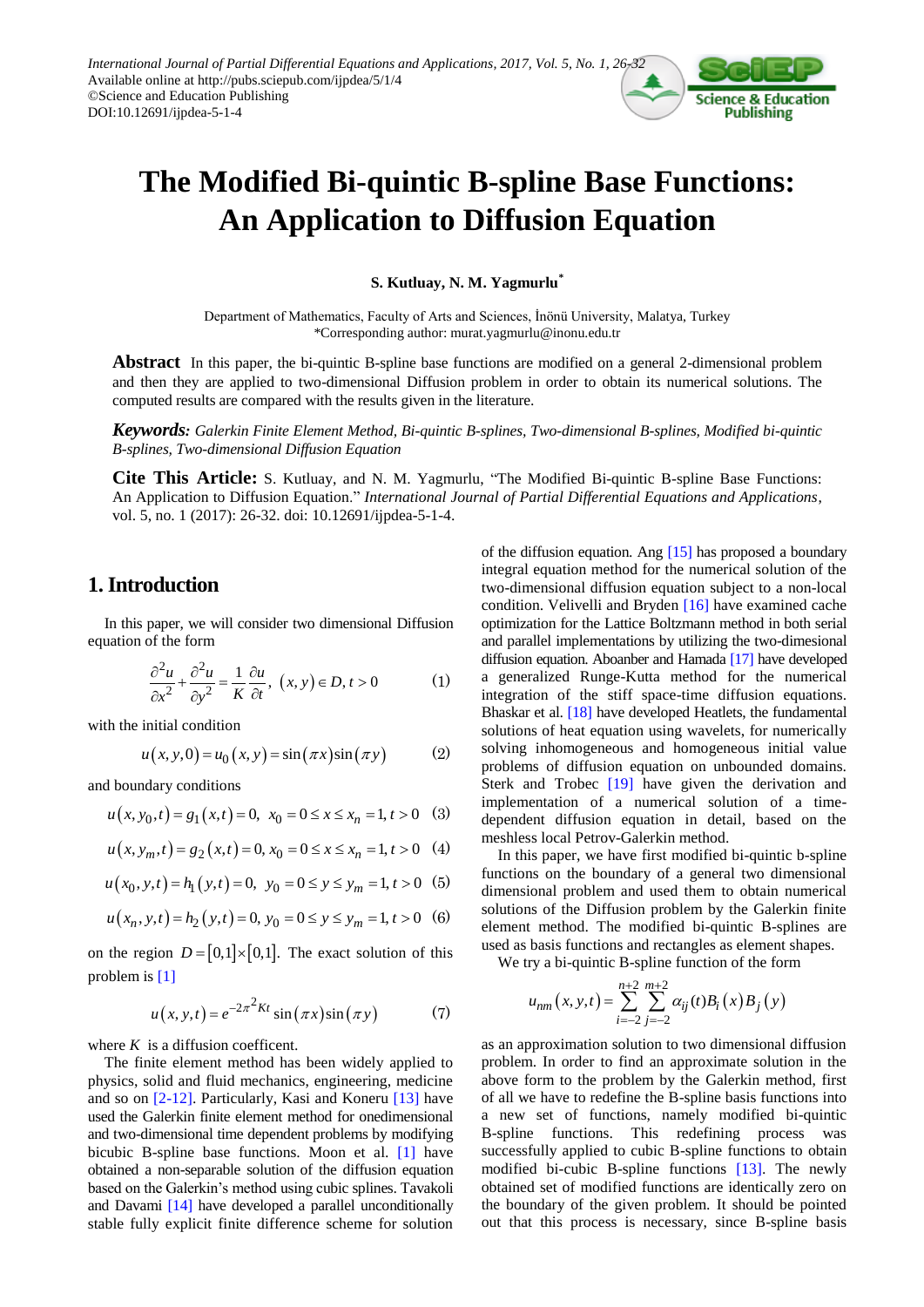functions  $B_i(x)(i = -2(1)(n + 2)$  in the x-direction and the B-spline basis functions  $B_i(y)(j = -2(1)(m + 2)$  in the *y*-direction are not zero on the boundary of the problem. After the redefining process of the basis functions, we can

now try the modified bi-quintic B-spline functions of the form  
\n
$$
u_{nm}(x, y, t) = \varphi(x, y, t) + \sum_{i=-1}^{n+1} \sum_{j=-1}^{m+1} \alpha_{ij}(t) \tilde{B}_i(x) \tilde{B}_j(y)
$$

as its approximate solution, where  $B_i(x)$  and  $B_j(y)$  are the quintic B-splines to be modified only on the boundary in the *x* and *y*- directions, respectively. Since all of the modified quintic B-splines are zero on the boundary of the problem, non-homogenous boundary conditions are satisfied by the term  $\varphi(x, y, t)$ .

## **2. Derivation of the Modified Bi-quintic B-splines**

#### **2.1. Bi-quintic B-spline Element**

The rectangular region D of the problem is subdivided into a number of uniform rectangular finite elements of sides  $h_x$  and  $h_y$  by the knots  $(x_i, y_i)$  where  $0 \le i \le n$ ,  $0 \le j \le m$ . An approximation  $u_{nm}(x, y, t)$  with quintic B-spline functions to  $u(x, y, t)$  is taken of the form

$$
u_{nm}(x, y, t) = \sum_{i=-2}^{n+2} \sum_{j=-2}^{m+2} \alpha_{ij}(t) B_{ij}(x, y)
$$
 (8)

where  $\alpha_{ij}(t)$ 's are the amplitudes of bi-quintic B-splines  $B_{ij}(x, y)$  given by

$$
B_{ij}(x, y) = B_i(x)B_j(y)
$$
 (9)

and  $B_i(x)$  is defined as

and 
$$
B_i(x)
$$
 is defined as  
\n
$$
\begin{cases}\n(x-x_{i-3})^5, & [x_{i-3},x_{i-2}], \\
(x-x_{i-3})^5 - 6(x-x_{i-2})^5, & [x_{i-2},x_{i-1}], \\
(x-x_{i-3})^5 - 6(x-x_{i-2})^5\n\end{cases}
$$
\n
$$
+15(x-x_{i-1})^5, \qquad [x_{i-1},x_i],
$$
\n
$$
B_i(x) = \frac{1}{h^5} \begin{cases}\n(x-x_{i-3})^5 - 6(x-x_{i-2})^5 \\
(x-x_{i-3})^5 - 6(x-x_{i-2})^5 \\
+15(x-x_{i-1})^5 - 20(x-x_i)^5 \\
+15(x-x_{i+1})^5, & [x_{i+1},x_{i+2}], \\
(x-x_{i-3})^5 - 6(x-x_{i-2})^5 \\
+15(x-x_{i-1})^5 - 20(x-x_i)^5 \\
+15(x-x_{i-1})^5 - 6(x-x_{i+2})^5, [x_{i+1},x_{i+2}], \\
0, & \text{otherwise.}\n\end{cases}
$$

[\[20\].](#page-6-9)  $B_i(y)$  can easily be found by replacing *i* with *j* and *x* with *y*. Figure 1 depicts a region, where  $h<sub>x</sub> = h<sub>y</sub> = 1$ , so that it is divided into finite elements by the integer knots (*i, j*), and a single bi-quintic B-spline  $B_{33}$  which peaks on the point (3*,* 3) and also covers a total of 36 square elements. When the entire set of bi-quintic splines  $B_{ii}$ , each of which peaks on a knot  $(i, j)$ , where  $0 \le i \le 6$ ,  $0 \le j \le 6$ , are added to this figure, a total of 36 splines cover each finite element [\[21\].](#page-6-10)



**Figure 1.** The bi-quintic B-spline  $B_{33}$  centered on (3,3) covering 36 finite elements of side 1

#### **2.2. A Modified Bi-quintic B-spline Element**

To show how to modify bi-quintic spline functions on the boundary, we consider the two-dimensional general linear equation of the form

$$
\frac{\partial u}{\partial t} = a(x, y, t) \frac{\partial^2 u}{\partial x^2} + b(x, y, t) \frac{\partial^2 u}{\partial y^2} + c(x, y, t) \frac{\partial u}{\partial t}
$$
  
+  $d(x, y, t) \frac{\partial u}{\partial y} + e(x, y, t) u + f(x, y, t)$  (10)

subject to the initial condition

$$
u(x, y, 0) = u_0(x, y) \tag{11}
$$

and boundary conditions

$$
u(x, y_0) = g_1(x), x_0 \le x \le x_n
$$
 (12)

$$
u(x, y_m) = g_2(x), \ x_0 \le x \le x_n \tag{13}
$$

$$
u(x_0, y) = h_1(y), \quad y_0 \le y \le x_m \tag{14}
$$

$$
u(x_n, y) = h_2(y), \ y_0 \le y \le x_m \tag{15}
$$

where  $x \in [x_0, x_n]$ ,  $y \in [y_0, y_m]$  and  $g_1(x)$ ,  $g_2(x)$ ,  $h_1(y)$ ,  $h_2(y)$  are given functions, *D* is a rectangular region in *R* <sup>2</sup> with boundary *∂D*.

Now, it is supposed that both the *x*-space variable domain and *y*-space variable domain of the system (10)-(15) are divided into *n* and *m* subintervals, respectively, by the set of  $n + 1$  distinct grid points  $x_i(i = 0(1)n)$ and *m* + 1 distinct grid points  $y_j(j=0(1)m)$  such that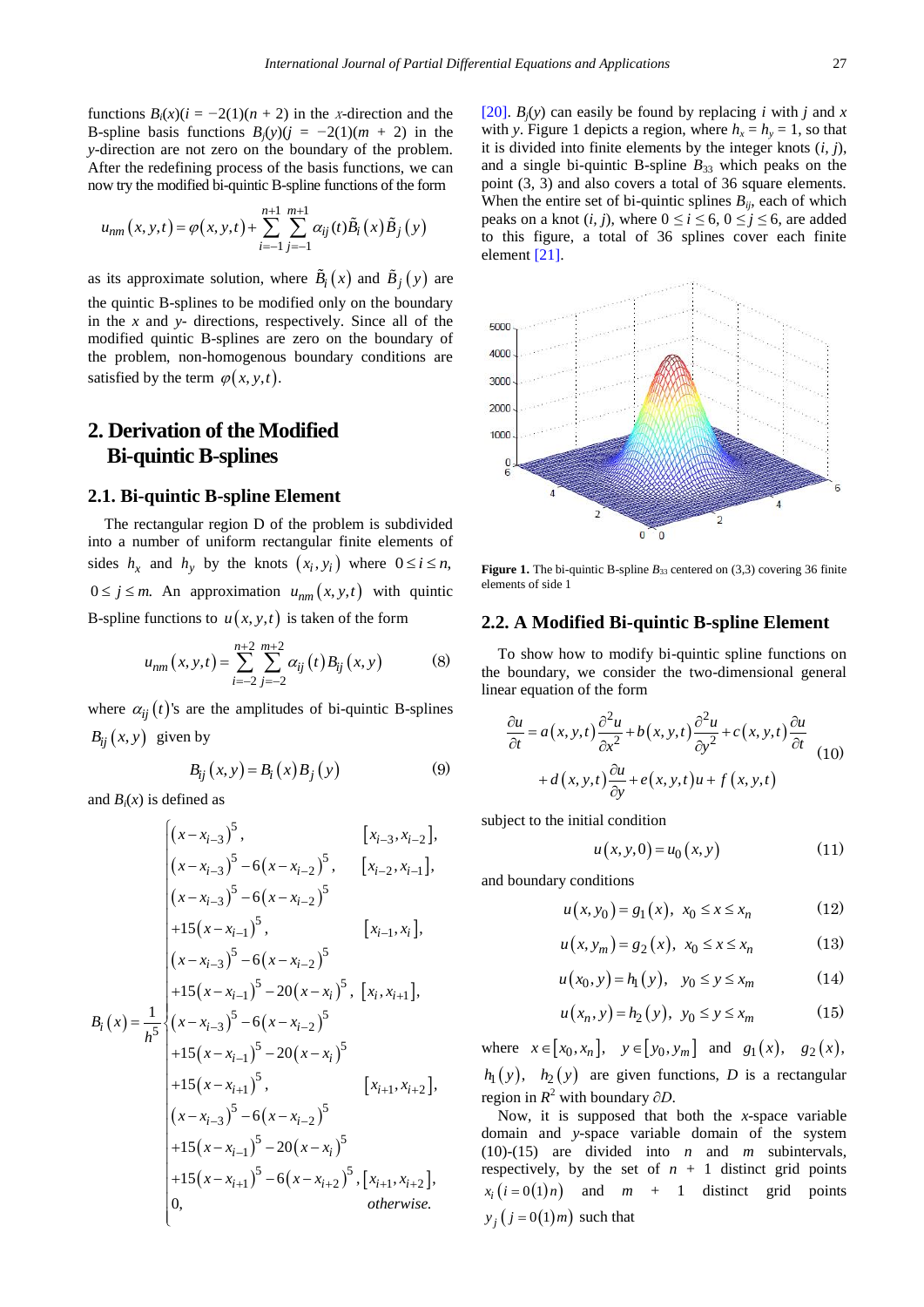$$
0 = x_0 < x_1 < \dots < x_n = 1
$$
\nand

\n
$$
0 = y_0 < y_1 < \dots < y_m = 1.
$$

Since a quintic B-spline function covers six consecutive elements, we add ten additional grid points  $x_{-5}$ ,  $x_{-4}$ ,  $x_{-3}$ ,  $x_{-2}$ ,  $x_{-1}$ ,  $x_{n+1}$ ,  $x_{n+2}$ ,  $x_{n+3}$ ,  $x_{n+4}$ ,  $x_{n+5}$  in the *x*-direction and ten additional grid points  $y_{-5}$ ,  $y_{-4}$ ,  $y_{-3}$ ,  $y_{-2}$ ,  $y_{-1}$ ,  $y_{m+1}$ ,  $y_{m+2}$ ,  $y_{m+3}$ ,  $y_{m+4}$ ,  $y_{m+5}$ 

in the *y*-direction such that

$$
h_x = x_{n+1} - x_n, \quad n = -5, -4, -3, -2, -1
$$
  
\n
$$
h_y = y_{m+1} - y_m, \quad m = -5, -4, -3, -2, -1
$$
  
\n
$$
h_x = x_{n+1} - x_n, \quad n = n+4, n+3, n+2, n+1, n, n-1
$$
  
\n
$$
h_y = y_{m+1} - y_m, \quad m = m+4, m+3, m+2, m+1, m, m-1.
$$

To find an approximate solution in the form of Eq. (8) to the problem given by Eqs.  $(10)-(15)$  with the Galerkin method, we do need to redefine the basis functions into a new set of basis functions which all vanish on *∂D.* The redefining process of the basis functions is done in the following three steps.

**Step 1**. The approximate solution  $u_{nm}(x, y, t)$  given by Eq. (8) can also be written as [\[13\]](#page-6-2)

$$
u_{nm}(x, y, t) = \sum_{i=-2}^{n+2} \gamma_i(y) B_i(x)
$$
 (16)

where

$$
\gamma_i(y) = \sum_{j=-2}^{m+2} \alpha_{ij}(t) B_j(y). \tag{17}
$$

Allowing the approximate solution  $u_{nm}(x, y, t)$  given by Eq. (16) to satisfy the boundary conditions (14) and (15) and eliminating  $\gamma_{-2}(y)$  and  $\gamma_{n+2}(y)$  from the resulting

equations, we obtain  
\n
$$
u_{nm}(x, y, t)
$$
\n
$$
= \frac{B_{-2}(x)}{B_{-2}(x_0)} h_1(y) + \sum_{i=-1}^{n+1} \gamma_i(y) \tilde{B}_i(x) + \frac{B_{n+2}(x)}{B_{n+2}(x_n)} h_2(y)
$$
\n(18)

where

ere  
\n
$$
\tilde{B}_i(x) = B_i(x) - \frac{B_i(x_0)}{B_{-2}(x_0)} B_{-2}(x), \text{ for } i = -1, 0, 1, 2 \text{ (19)}
$$

$$
\tilde{B}_i(x) = B_i(x), \text{ for } i = 3(1)n - 3 \tag{20}
$$

$$
\tilde{B}_{i}(x) = B_{i}(x) - \frac{B_{i}(x_{n})}{B_{n+2}(x_{n})} B_{n+2}(x),
$$
\n*for*  $i = n - 2, n - 1, n, n + 1.$  (21)

**Step 2.** By evaluating the expression  $\gamma_i(y)$  given by Eq. (17) at  $y_0$  and  $y_m$  and eliminating  $\alpha_{i,-2}$  and  $\alpha_{i,m+2}$ from the resulting equations, we obtain

$$
\gamma_i(y) = \frac{B_{-2}(y)}{B_{-2}(y_0)} \gamma_i(y_0) + \sum_{j=-1}^{m+1} \alpha_{ij} \tilde{B}_j(y) + \frac{B_{m+2}(y)}{B_{m+2}(y_m)} \gamma_i(y_m)
$$
(22)

where

where  

$$
\tilde{B}_j(y) = B_j(y) - \frac{B_j(y_0)}{B_{-2}(y_0)} B_{-2}(y), \text{ for } j = -1, 0, 1, 2 \text{ (23)}
$$

$$
\tilde{B}_j(y) = B_j(y), \text{ for } j = 3(1)m - 3
$$
 (24)

$$
\tilde{B}_{j}(y) = B_{j}(y) - \frac{B_{j}(y_{m})}{B_{m+2}(y_{m})} B_{m+2}(y),
$$
\nfor

\n
$$
j = m - 2, m - 1, m, m + 1.
$$
\n(25)

**Step 3**. Finally, substituting  $\gamma_i(y)$  in Eq. (22) into Eq. (18) and allowing the resulting equation to satisfy the

boundary conditions (12) and (13), we obtain  

$$
u(x, y, t) = \varphi_1(x, y, t) + \sum_{i=-1}^{n+1} \sum_{j=-1}^{m+1} \alpha_{ij}(t) \tilde{B}_i(x) \tilde{B}_j(y)
$$
(26)

where

here  
\n
$$
\varphi_1(x, y, t) = \frac{B_{-2}(x)}{B_{-2}(x_0)} h_1(y) + \frac{B_{n+2}(x)}{B_{n+2}(x_n)} h_2(y)
$$
\n
$$
+ \frac{B_{-2}(y)}{B_{-2}(y_0)} g_1(x) + \frac{B_{m+2}(y)}{B_{m+2}(y_m)} g_2(x)
$$
\n
$$
- \frac{B_{-2}(y)}{B_{-2}(y_0)} \left[ \frac{B_{-2}(x)}{B_{-2}(x_0)} h_1(y_0) + \frac{B_{n+2}(x)}{B_{n+2}(x_n)} h_2(y_0) \right]
$$
\n
$$
- \frac{B_{m+2}(y)}{B_{m+2}(y_m)} \left[ \frac{B_{-2}(x)}{B_{-2}(x_0)} h_1(y_m) + \frac{B_{n+2}(x)}{B_{n+2}(x_n)} h_2(y_m) \right]
$$
\n(27)

Applying exactly the same three steps, but now writing the approximate solution (8) as [\[13\]](#page-6-2)

$$
u_{nm}(x, y, t) = \sum_{j=-2}^{m+2} \delta_j(x) B_j(y)
$$
 (28)

where

$$
\delta_j(x) = \sum_{j=-2}^{n+2} \alpha_{ij}(t) B_i(x) \tag{29}
$$

we obtain

e obtain  

$$
u(x, y, t) = \varphi_2(x, y, t) + \sum_{i=-1}^{n+1} \sum_{j=-1}^{m+1} \alpha_{ij}(t) B_i(x) \tilde{B}_j(y)
$$
(30)

where

where  
\n
$$
\varphi_2(x, y, t) = \frac{B_{-2}(x)}{B_{-2}(x_0)} h_1(y) + \frac{B_{n+2}(x)}{B_{n+2}(x_n)} h_2(y)
$$
\n
$$
+ \frac{B_{-2}(y)}{B_{-2}(y_0)} g_1(x) + \frac{B_{m+2}(y)}{B_{m+2}(y_m)} g_2(x)
$$
\n
$$
- \frac{B_{-2}(y)}{B_{-2}(y_0)} \left[ \frac{B_{-2}(x)}{B_{-2}(x_0)} g_1(x_0) + \frac{B_{n+2}(x)}{B_{n+2}(x_n)} g_1(x_n) \right]
$$
\n
$$
- \frac{B_{m+2}(y)}{B_{m+2}(y_m)} \left[ \frac{B_{-2}(x)}{B_{-2}(x_0)} g_2(x_0) + \frac{B_{n+2}(x)}{B_{n+2}(x_n)} g_2(x_n) \right]
$$
\n(31)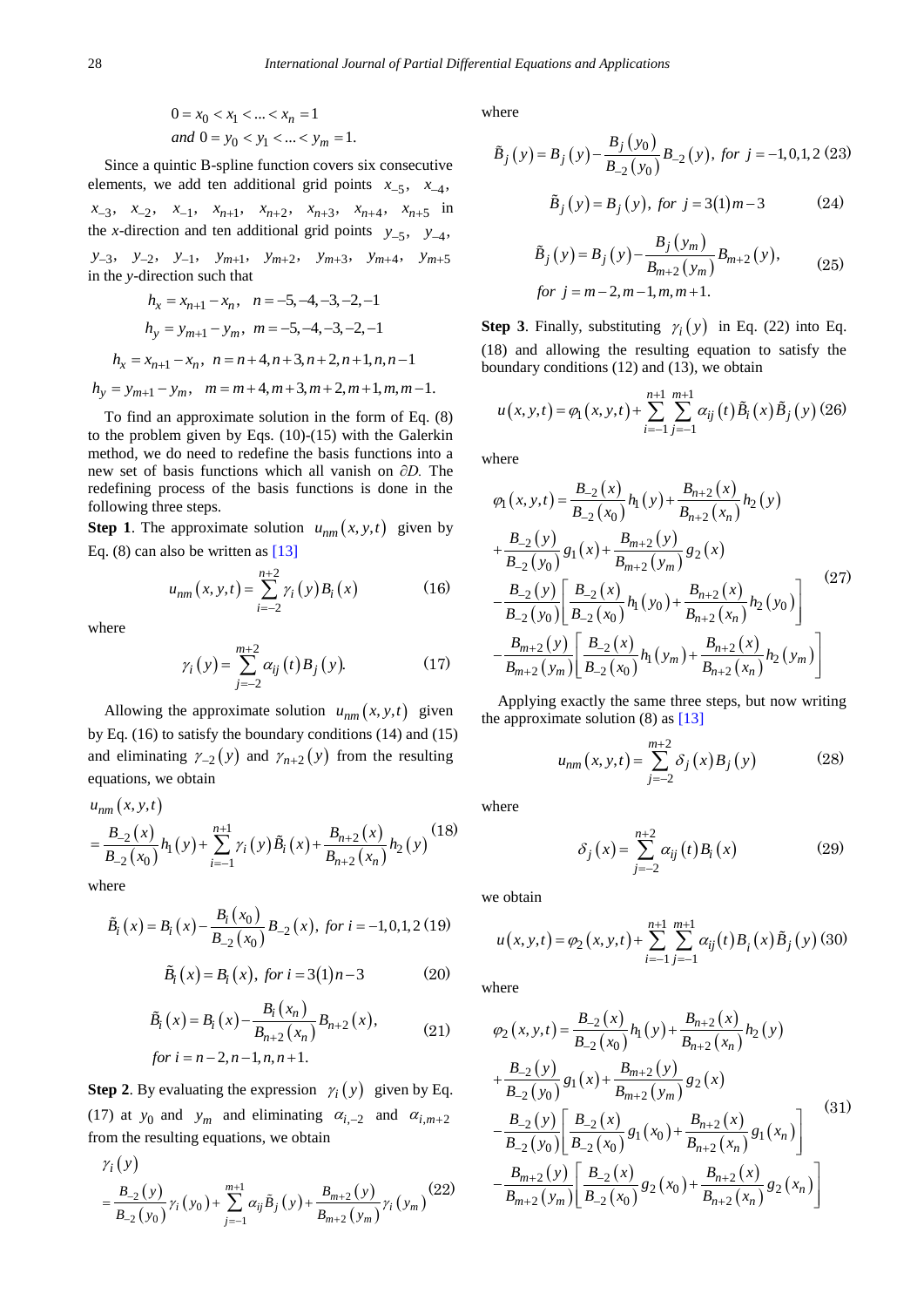

**Figure 2.** Modified B-spline functions  $\tilde{B}_i(x), i = -1(1)5$ 

By taking the average of Eq. (27) and Eq. (31), we obtain the general approximation  $u_{nm}(x, y, t)$  to  $u(x, y, t)$  of the form

$$
u_{nm}(x, y, t) = \frac{\varphi_1(x, y, t) + \varphi_2(x, y, t)}{2}
$$
  
+ 
$$
\sum_{i=-1}^{n+1} \sum_{j=-1}^{m+1} \alpha_{ij}(t) \tilde{B}_i(x) \tilde{B}_j(y)
$$
(32)  
= 
$$
\varphi(x, y, t) + \sum_{i=-1}^{n+1} \sum_{j=-1}^{m+1} \alpha_{ij}(t) \tilde{B}_i(x) \tilde{B}_j(y)
$$

where the new set of basis functions are  $\vec{B}_i(x)\vec{B}_j(y)$ for  $i = -1(1)n + 1$ ,  $j = -1(1)m + 1$ , which all vanish on  $\partial D$  and  $\varphi(x, y, t)$  given in Eq. (32) satisfies the boundary conditions given by Eqs. (12)-(15). The profiles of the modified quintic B-splines are shown in Figure 2 for 4 elements.

## **3. Numerical Example and Results**

In this section, we will try to obtain the numerical solutions of the diffusion problem given by Eqs. (1)-(6) using the Galerkin finite element method with the modified bi-quintic B-spline base functions. The diffusion equation is integrated in space variables x and y. To apply the method to the problem, first of all we need to construct the weak form of the problem.

## **3.1. Weak Form of the Model Problem**

For this purpose, all terms in Eq. (1) are taken to the right hand side of the equation and then multiplied by the weight function  $\Psi(x, y)$ . Finally, by integrating the resulting equation over the region *D* and setting it to zero, we get

$$
\iiint_{D} \left\{ \frac{\partial^2 u}{\partial x^2} + \frac{\partial^2 u}{\partial y^2} - \frac{1}{K} \frac{\partial u}{\partial t} \right\} \Psi dx dy = 0
$$
 (33)

where  $\Psi = \tilde{B}_k(x) \tilde{B}_l(y)$  for  $k = 0(1)n$  and  $l = 0(1)m$ . By applying the Green Theorem (see, e.g. Reddy [\[22\]\)](#page-6-11) to Eq.

(33), the weak form of the model problem in the global coordinate system is obtained as follows

$$
\iint_{D} \left\{ \frac{1}{K} \frac{\partial u}{\partial t} \Psi + \frac{\partial u}{\partial x} \frac{\partial \Psi}{\partial x} + \frac{\partial u}{\partial y} \frac{\partial \Psi}{\partial y} - \right\} dxdy = 0.
$$
 (34)

To change from the global coordinate system into the local one, we use the transformations  $h_x \xi = x - x_n$  and  $h_y \eta = y - y_m$ . Thus, the weak form (34) transforms to the form

m  
\n
$$
\frac{h^2}{K} \int_0^1 \frac{\partial u}{\partial t} \Psi d\xi d\eta + \int_0^1 \int_0^1 \left( \frac{\partial u}{\partial \xi} \frac{\partial \Psi}{\partial \xi} + \frac{\partial u}{\partial \eta} \frac{\partial \Psi}{\partial \eta} \right) d\xi d\eta = 0.
$$
 (35)

## **3.2. Galerkin Finite Element Solutions of the Model Problem**

In this subsection, the numerical solutions of the model problem are obtained by the Galerkin finite element method using the modified bi-quintic Bspline basis functions. The numerical scheme is implemented by dividing the region  $D = [0,1] \times [0,1]$  into  $16(h_x = h_y = 1/4)$  and  $100 (h_x = h_y = 1/10)$  elements. The obtained solutions are compared with those existing in the literature and tabulated with error norms  $L_2$  and  $L_{\infty}$ . In all numerical calculations, the coefficient K in Eq. (1) is taken as  $10^{-6}$ .

For this, the approximate solution  $u_{nm}(\xi, \eta, t)$  for each element is written in the weak form (35) and then a coefficient matrix is obtained for each element. By combining the coefficient matrix for each element, we obtain an algebraic equation in the form

$$
ZA(0)=g\tag{36}
$$

and an iterative equation in the form

$$
G\frac{dA(t)}{dt} = PA(t)
$$
 (37)

$$
\left[G - \frac{1}{2}\Delta tP\right]A(t_{r+1}) = \left[G + \frac{1}{2}\Delta tP\right]A(t_r) \tag{38}
$$

$$
G = \left[g_{ijj_l}\right],
$$
  
\n
$$
g_{ik,j_l} = h^2 \iint_{0}^{11} \tilde{B}_i(\xi) \tilde{B}_j(\eta) \tilde{B}_k(\xi) \tilde{B}_l(\eta) d\eta d\xi
$$
\n(39)

$$
P = \left[ p_{ij} j_l \right],
$$
  
\n
$$
p_{ij} j_l = -\int_0^1 \int_0^2 \frac{\partial \tilde{B}_i(\xi)}{\partial \xi} \tilde{B}_j(\eta) \frac{\partial \tilde{B}_k(\xi)}{\partial \xi} \tilde{B}_l(\eta) d\eta d\xi
$$
 (40a)  
\n
$$
-\int_0^1 \int_0^1 \tilde{B}_i(\xi) \frac{\partial \tilde{B}_j(\eta)}{\partial \eta} \tilde{B}_k(\xi) \frac{\partial \tilde{B}_l(\eta)}{\partial \eta} d\eta d\xi
$$
  
\n
$$
A_s(t) = \left[ A_1(t) A_2(t) ... A_{(m+3)(n+3)}(t) \right]^t; \qquad (41)
$$

where *i*, *j*, *k*,  $l = 0(1)n$ ,  $i_l = j(n + 1) + i$  and  $j_l = l(n + 1) + k$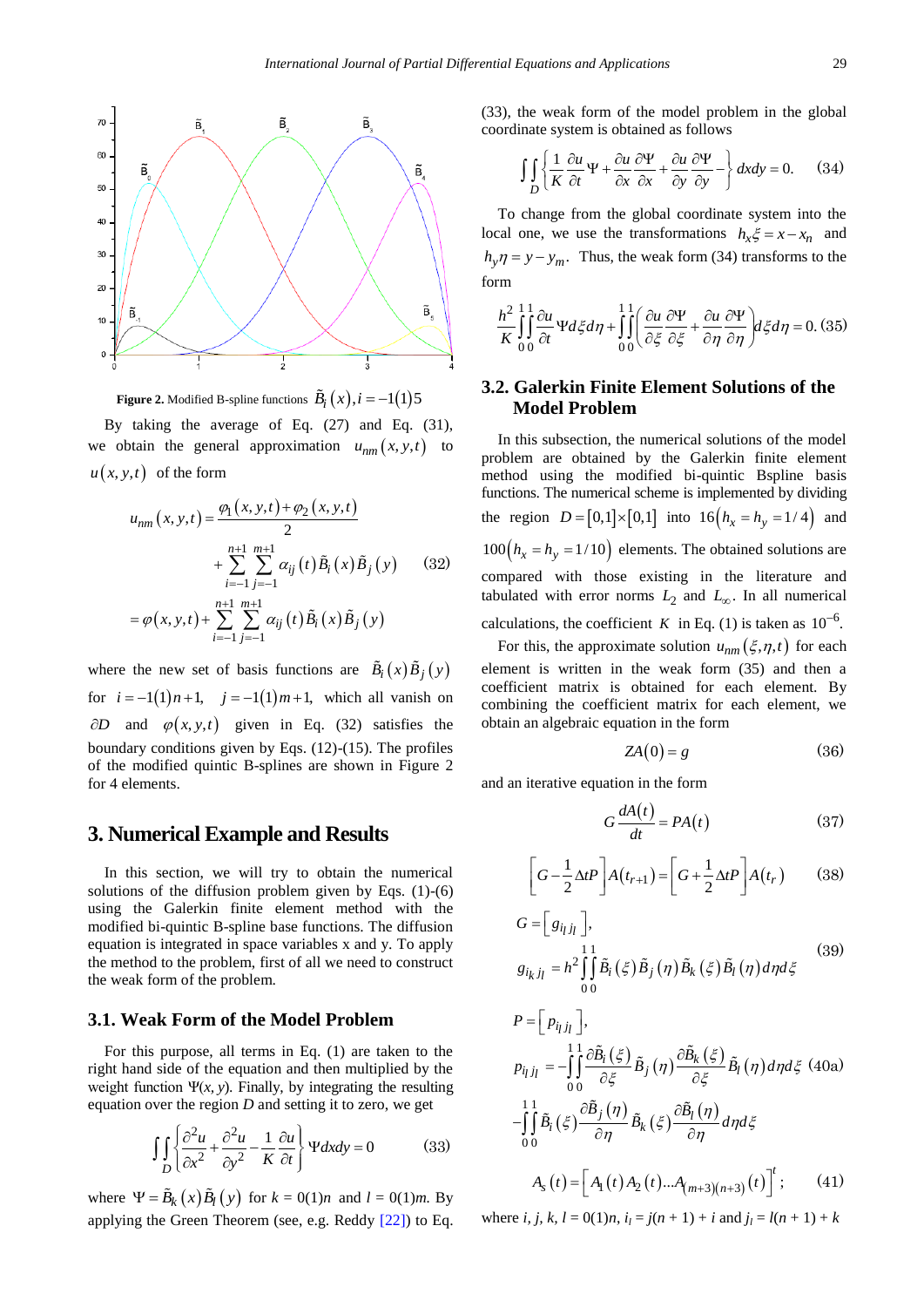$$
Z = \left[z_{ijj_l}\right], z_{ijj_l} = \int_0^1 \int_0^1 \tilde{B}_i(\xi) \tilde{B}_j(\eta) \tilde{B}_k(\xi) \tilde{B}_l(\eta) d\eta d\xi \tag{42}
$$

where *i*, *j*, *k*,  $l = 0(1)n$ ,  $i_l = j(n + 1) + 1$  and  $j_l = l(n + 1) + k$ 

$$
g = \left[g_{ij}\right], g_{ij} = \int_{00}^{11} u_0(\xi, \mu) \tilde{B}_i(\xi) \tilde{B}_j(\eta) d\eta d\xi.
$$
 (43)

where  $i, j = 0(1)1, i<sub>l</sub> = j(n + 1) + 1$ .

#### **The division of the region into 4**×**4=16 elements**

If the solution domain *D* of the problem is equally divided into  $4 \times 4 = 16$  elements, 16 squares having the sides of  $h_x = h_y = h = 1/4$  are obtained. If the approximate solution  $u_{nm}(\xi, \eta, t)$  is constructed for each element, a total number of  $7 \times 7 = 49$  global element parameters over the region *D* are obtained depending on the local element parameters  $\alpha_i(t)$  and  $\beta_i(t)$ ,  $(i, j = -1(1)5)$ . It is obvious that we need to find the global element parameters  $A_i(t)$ ,  $(i = 1(1)49)$  in order to obtain the approximate solution  $u_{nm}(\xi, \eta, t)$  for each element. By solving these algebraic equations, element parameters  $A_i(t)$ ,  $(i=1(1)49)$  are obtained at times  $t = 0.0$  and  $t = 1.0$ . The obtained element parameters are put in their places in the element equations, and then the approximate solution  $u_{nm}(\xi, \eta, t)$  for each element at times  $t = 0.0$  and  $t = 1.0$  is found.

#### **The division of the region into 10**×**10=100 elements**

Now the solution domain *D* of the problem is equally divided into  $10 \times 10 = 100$  elements, 100 squares having the sides of  $h_x = h_y = h = 1/10$  are obtained.

As in  $4 \times 4 = 16$  elements, if the approximate solution  $u_{nm}(\xi, \eta, t)$  is constructed for each element, a total number of  $13 \times 13 = 169$  global element parameters over the region *D* are obtained depending on the local element parameters  $\alpha_i(t)$  and  $\beta_i(t)$ ,  $(i = -1(1)11)$ . It is obvious that we need to find the global element parameters  $A_i(t)$ ,  $(i = 1(1)49)$  in order to obtain the approximate solution  $u_{nm}(\xi, \eta, t)$  for each element. For this, the approximate solution  $u_{nm}(\xi, \eta, t)$  for each element is written in the weak form (35) and then a coefficient matrix is obtained for each element. By combining the coefficient matrices for each element, first we obtain an algebraic equation in the form Eq. (36) then an iterative equation in the form of Eq. (38) by applying forward difference and Crank-Nicolson finite difference formula to Eq. (37). By solving these equations with the help of a computer program we obtain the global element parameters  $A_i(t)$ ,  $(i = 1(1)169)$ at times  $t = 0.0$  and  $t = 1.0$ , respectively. These obtained element parameters are put in their places in the element equations, and then the approximate solutions  $u_{nm}(\xi, \eta, t)$ for each element at times  $t = 0.0$  and  $t = 1.0$  are found.

The obtained numerical results by the present method using the modified bi-quintic B-splines have been displayed and also compared with its exact ones in [Table 3](#page-4-0) – [Table 6.](#page-5-0) It is obviously seen from the tables that the numerical results are in good agreement with the exact ones. Figure 3 and Figure 4 show graphically how closely the approximate solution  $u_{nm}(x, y, t)$  matches with the

exact solution  $u(x, y, t)$  at times  $t = 0.0$  and  $t = 0.05$ , respectively*.* Since the numerical solution is very close to the exact solution, their graphs are indiscriminately similar to each other. In [Table 5](#page-5-1) and [Table 6,](#page-5-0) the numerical solutions obtained by the Galerkin finite element method with modified biquintic B-spline basis functions are compared with the exact ones at times  $t = 0.0$  and  $t = 1.0$ , respectively.

**Table 1. Numerical and exact solutions of the model problem for 4** *×*   $4 = 16$  **elements** at  $t = 0.0$ 

|              | Numerical Solution $(u_{nm})$ | Exact Solution $(u)$ |
|--------------|-------------------------------|----------------------|
| (x, y)       | $4 \times 4$                  |                      |
| (0.25, 0.25) | 0.500009                      | 0.500000             |
| (0.25, 0.50) | 0.707119                      | 0.707107             |
| (0.25, 0.75) | 0.500009                      | 0.500000             |
| (0.50, 0.25) | 0.707119                      | 0.707107             |
| (0.50, 0.50) | 1.000017                      | 1.000000             |
| (0.50, 0.75) | 0.707119                      | 0.707107             |
| (0.75, 0.25) | 0.500009                      | 0.500000             |
| (0.75, 0.50) | 0.707119                      | 0.707107             |
| (0.75.0.75)  | 0.500009                      | 0.500000             |

**Table 2. Numerical and exact solutions of the model problem for 4** *×*   $4 = 16$  **elements and**  $\Delta t = 0.05$  **at**  $t = 1.0$ 

|              | Numerical Solution $(u_{nm})$ | Exact Solution $(u)$ |
|--------------|-------------------------------|----------------------|
| (x, y)       | $4 \times 4$                  |                      |
| (0.25, 0.25) | 0.499999                      | 0.499990             |
| (0.25, 0.50) | 0.707105                      | 0.707093             |
| (0.25, 0.75) | 0.499999                      | 0.499990             |
| (0.50, 0.25) | 0.707105                      | 0.707093             |
| (0.50, 0.50) | 0.999997                      | 0.999980             |
| (0.50, 0.75) | 0.707105                      | 0.707093             |
| (0.75, 0.25) | 0.499999                      | 0.499990             |
| (0.75, 0.50) | 0.707105                      | 0.707093             |
| (0.75, 0.75) | 0.499999                      | 0.499990             |

**Table 3. Numerical and exact solutions of the problem for**  $10 \times 10 =$ **100 elements at**  $t = 0.0$ 

<span id="page-4-0"></span>

|              | Numerical Solution $(u_{nm})$ | Exact Solution $(u)$ |
|--------------|-------------------------------|----------------------|
| (x, y)       | $4 \times 4$                  |                      |
| (0.25, 0.25) | 0.500000                      | 0.500000             |
| (0.25, 0.50) | 0.707107                      | 0.707107             |
| (0.25, 0.75) | 0.500000                      | 0.500000             |
| (0.50, 0.25) | 0.707107                      | 0.707107             |
| (0.50, 0.50) | 1.000000                      | 1.000000             |
| (0.50, 0.75) | 0.707107                      | 0.707107             |
| (0.75, 0.25) | 0.500000                      | 0.500000             |
| (0.75, 0.50) | 0.707107                      | 0.707107             |
| (0.75, 0.75) | 0.500000                      | 0.500000             |

**Table 4. Numerical and exact solutions of the problem for**  $10 \times 10 =$ **100 elements at**  $t = 1.0$  **with**  $\Delta t = 0.05$ 

|              | Numerical Solution $(u_{nm})$ | Exact Solution $(u)$ |
|--------------|-------------------------------|----------------------|
| (x, y)       | $4 \times 4$                  |                      |
| (0.25, 0.25) | 0.499990                      | 0.499990             |
| (0.25, 0.50) | 0.707093                      | 0.707093             |
| (0.25, 0.75) | 0.499990                      | 0.499990             |
| (0.50, 0.25) | 0.707093                      | 0.707093             |
| (0.50, 0.50) | 0.999980                      | 0.999980             |
| (0.50, 0.75) | 0.707093                      | 0.707093             |
| (0.75, 0.25) | 0.499990                      | 0.499990             |
| (0.75, 0.50) | 0.707093                      | 0.707093             |
| (0.75, 0.75) | 0.499990                      | 0.499990             |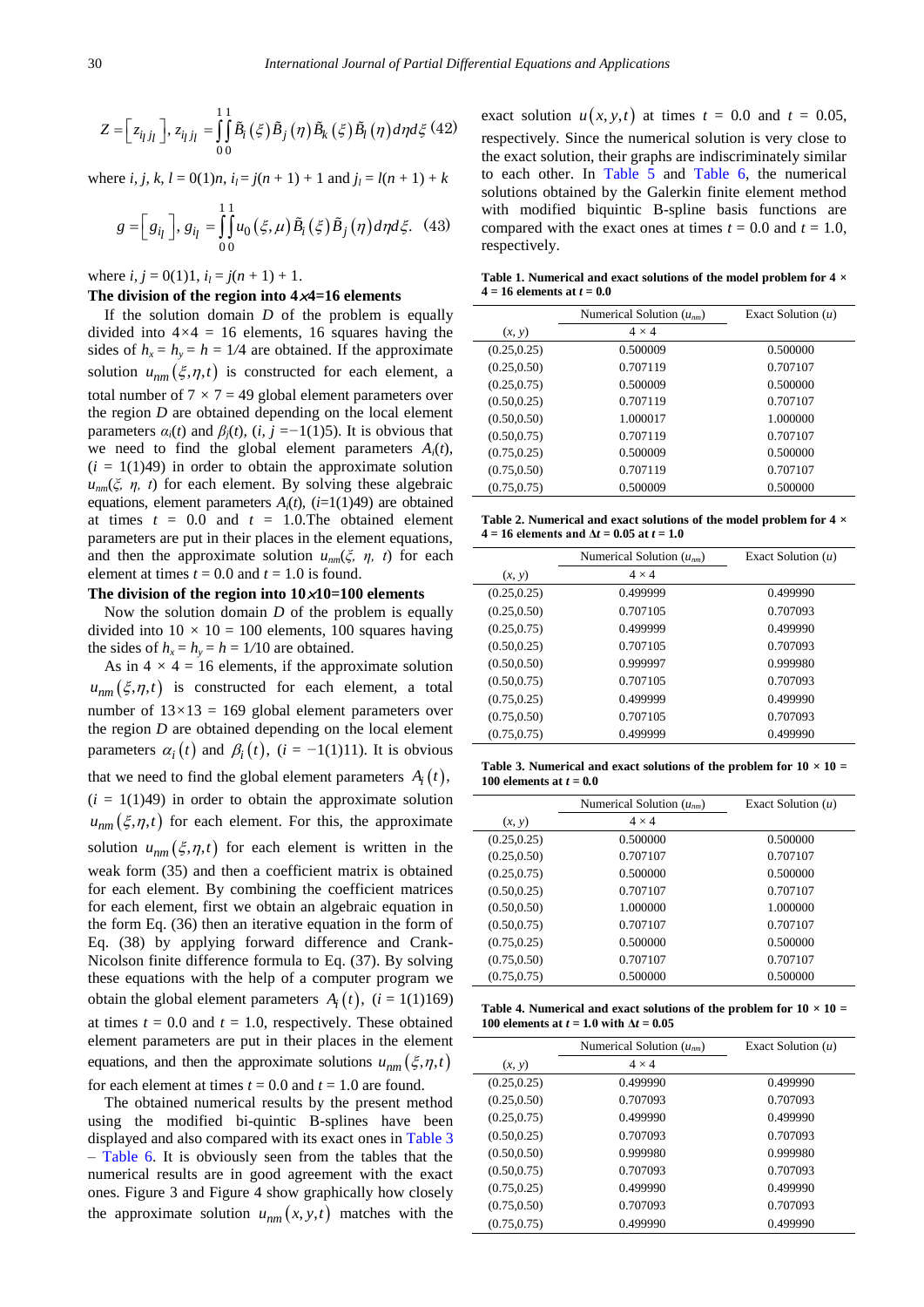

**Figure 3.** (a) Exact solution (b) Numerical solution for  $4 \times 4 = 16$  elements and (c) Numerical solution for  $10 \times 10 = 100$  elements at  $t = 0$ 



**Figure 4.** (a) Exact solution (b) Numerical solution for  $4 \times 4 = 16$  elements and (c) Numerical solution for  $10 \times 10 = 100$  elements at  $t = 1.0$  with  $Δt = 0.05$ 

| Table 5. Numerical and exact solutions of the problem for $4 \times 4 = 16$ |  |
|-----------------------------------------------------------------------------|--|
| and $10 \times 10 = 100$ elements at $t = 0.0$                              |  |

<span id="page-5-0"></span>

| Table 6. Numerical and exact solutions of the problem for $4 \times 4 = 16$ |  |
|-----------------------------------------------------------------------------|--|
| and $10 \times 10 = 100$ elements at $t = 1.0$ with $\Delta t = 0.05$       |  |

<span id="page-5-1"></span>

|            |              | Numerical Solution $(u_{nm})$ | Exact Solution $(u)$ |            | Numerical Solution $(u_{nm})$ |                | Exact Solution $(u)$ |
|------------|--------------|-------------------------------|----------------------|------------|-------------------------------|----------------|----------------------|
| (x, y)     | $4 \times 4$ | $10 \times 10$                |                      | (x, y)     | $4 \times 4$                  | $10 \times 10$ |                      |
| (1.0, 0.0) | 0.000000     | 0.000000                      | 0.000000             | (1.0, 0.0) | 0.000000                      | 0.000000       | 0.000000             |
| (0.9, 0.1) | 0.095489     | 0.095492                      | 0.095492             | (0.9, 0.1) | 0.095487                      | 0.095490       | 0.095490             |
| (0.8, 0.2) | 0.345495     | 0.345492                      | 0.345492             | (0.8, 0.2) | 0.345488                      | 0.345485       | 0.345485             |
| (0.7, 0.3) | 0.654510     | 0.654509                      | 0.654508             | (0.7, 0.3) | 0.654497                      | 0.654496       | 0.654496             |
| (0.6, 0.4) | 0.904497     | 0.904508                      | 0.904508             | (0.6, 0.4) | 0.904480                      | 0.904491       | 0.904491             |
| (0.5, 0.5) | 1.000017     | 1.000000                      | 1.000000             | (0.5, 0.5) | 0.999997                      | 0.999980       | 0.999980             |
| (0.4, 0.6) | 0.904497     | 0.904508                      | 0.904508             | (0.4, 0.6) | 0.904480                      | 0.904491       | 0.904491             |
| (0.3, 0.7) | 0.654510     | 0.654509                      | 0.654508             | (0.3, 0.7) | 0.654497                      | 0.654496       | 0.654496             |
| (0.2, 0.8) | 0.345495     | 0.345492                      | 0.345492             | (0.2, 0.8) | 0.345488                      | 0.345485       | 0.345485             |
| (0.1, 0.9) | 0.095489     | 0.095492                      | 0.095492             | (0.1, 0.9) | 0.095487                      | 0.095490       | 0.095490             |
| (0.0, 1.0) | 0.000000     | 0.000000                      | 0.000000             | (0.0, 1.0) | 0.000000                      | 0.000000       | 0.000000             |
| (0.0, 0.0) | 0.00000      | 0.000000                      | 0.000000             | (0.0, 0.0) | 0.00000                       | 0.000000       | 0.000000             |
| (0.1, 0.1) | 0.095489     | 0.095492                      | 0.095492             | (0.1, 0.1) | 0.095487                      | 0.095490       | 0.095490             |
| (0.2, 0.2) | 0.345495     | 0.345492                      | 0.345492             | (0.2, 0.2) | 0.345488                      | 0.345485       | 0.345485             |
| (0.3, 0.3) | 0.654510     | 0.654509                      | 0.654508             | (0.3, 0.3) | 0.654497                      | 0.654496       | 0.654496             |
| (0.4, 0.4) | 0.904497     | 0.904508                      | 0.904508             | (0.4, 0.4) | 0.904480                      | 0.904491       | 0.904491             |
| (0.5, 0.5) | 1.000017     | 1.000000                      | 1.000000             | (0.5, 0.5) | 0.999997                      | 0.999980       | 0.999980             |
| (0.6, 0.6) | 0.904497     | 0.904508                      | 0.904508             | (0.6, 0.6) | 0.904480                      | 0.904491       | 0.904491             |
| (0.7, 0.7) | 0.654510     | 0.654509                      | 0.654508             | (0.7, 0.7) | 0.654497                      | 0.654496       | 0.654496             |
| (0.8, 0.8) | 0.345495     | 0.345492                      | 0.345492             | (0.8, 0.8) | 0.345488                      | 0.345485       | 0.345485             |
| (0.9, 0.9) | 0.095489     | 0.095492                      | 0.095492             | (0.9, 0.9) | 0.095487                      | 0.095490       | 0.095490             |
| (1.0, 1.0) | 0.000000     | 0.000000                      | 0.000000             | (1.0, 1.0) | 0.000000                      | 0.000000       | 0.000000             |